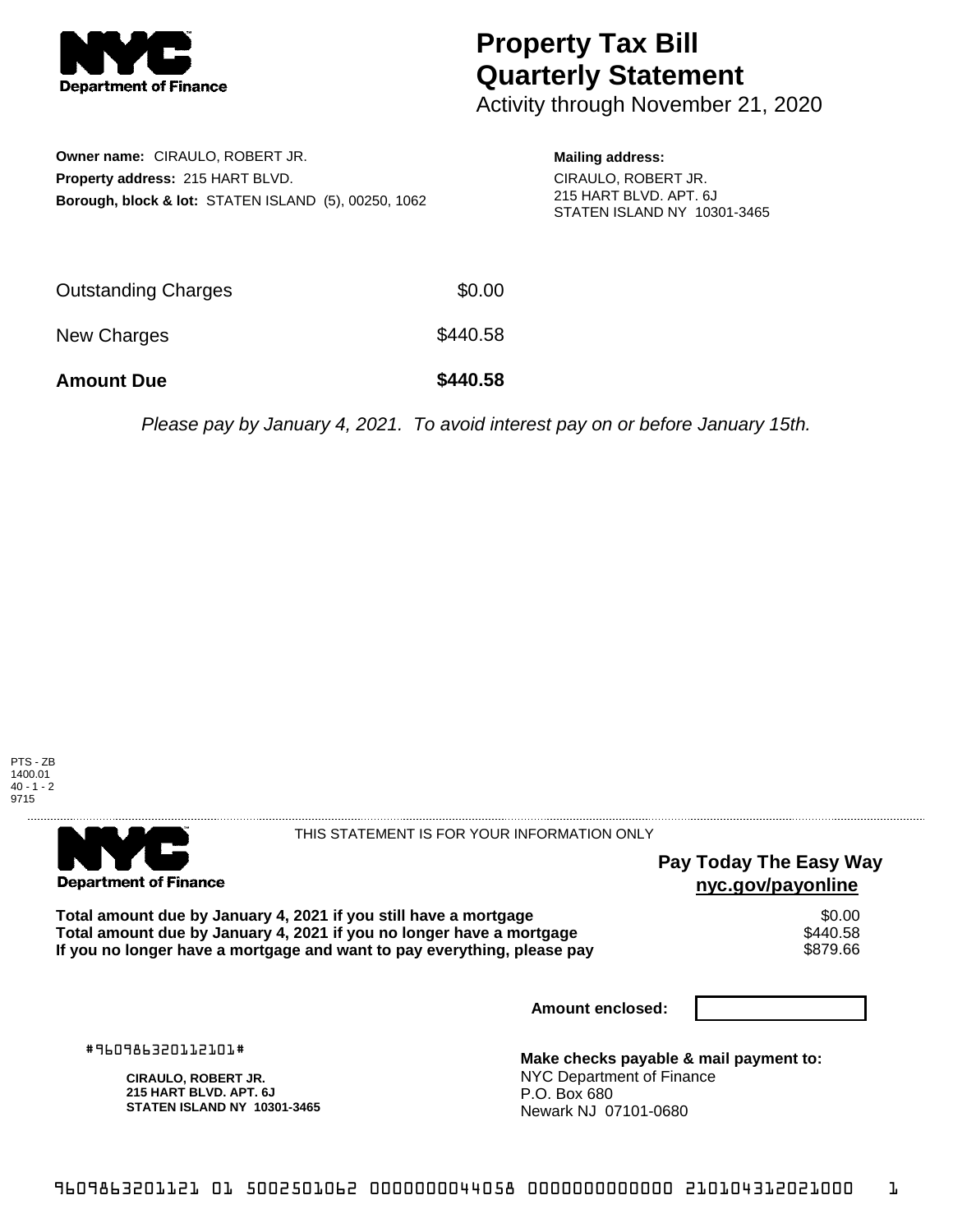

| <b>Previous Charges</b>                                                                                                            |                               |                                         | Amount                                |
|------------------------------------------------------------------------------------------------------------------------------------|-------------------------------|-----------------------------------------|---------------------------------------|
| Total previous charges including interest and payments                                                                             |                               |                                         | \$0.00                                |
| <b>Current Charges</b>                                                                                                             | <b>Activity Date Due Date</b> |                                         | Amount                                |
| Finance-Property Tax<br><b>Adopted Tax Rate</b><br>Co-op Condo Abatement                                                           | 01/01/2021                    | 01/01/2021                              | \$455.62<br>$$-20.92$<br>\$5.88       |
| <b>Total current charges</b>                                                                                                       |                               |                                         | \$440.58                              |
| <b>Tax Year Charges Remaining</b>                                                                                                  | <b>Activity Date Due Date</b> |                                         | Amount                                |
| <b>Finance-Property Tax</b><br><b>Adopted Tax Rate</b><br>Co-op Condo Abatement                                                    | 01/01/2021                    | 04/01/2021                              | \$455.62<br>$$-20.92$<br>\$5.88       |
| Total tax year charges remaining                                                                                                   |                               |                                         | \$440.58                              |
| If you pay everything you owe by January 4, 2021, you would save:                                                                  |                               |                                         | \$1.50                                |
| How We Calculated Your Property Tax For July 1, 2020 Through June 30, 2021                                                         |                               |                                         |                                       |
|                                                                                                                                    |                               | Overall                                 |                                       |
| Tax class 2 - Residential More Than 10 Units<br>Original tax rate billed<br>New Tax rate<br><b>Estimated Market Value \$51,800</b> |                               | <b>Tax Rate</b><br>12.4730%<br>12.2670% |                                       |
|                                                                                                                                    |                               |                                         | <b>Taxes</b>                          |
| <b>Billable Assessed Value</b>                                                                                                     |                               | \$20,322                                |                                       |
| <b>Taxable Value</b><br><b>Tax Before Abatements and STAR</b><br>Co-op/Condo Abatement 1 Unit<br>Annual property tax               |                               | \$20,322 x 12.2670%<br>\$2,492.92       | \$2,492.92<br>\$-700.52<br>\$1,792.40 |
| Original property tax billed in June 2020<br>Change In Property Tax Bill Based On New Tax Rate                                     |                               |                                         | \$1,822.48<br>$$-30.08$               |

## **Home banking payment instructions:**

- 1. **Log** into your bank or online bill pay website.
- 2. **Add** the new payee: NYC DOF Property Tax. Enter your account number, which is your boro, block and lot, as it appears here: 5-00250-1062 . You may also need to enter the address for the Department of Finance. The address is P.O. Box 680, Newark NJ 07101-0680.
- 3. **Schedule** your online payment using your checking or savings account.

## **Did Your Mailing Address Change?**

If so, please visit us at **nyc.gov/changemailingaddress** or call **311.**

When you provide a check as payment, you authorize us either to use information from your check to make a one-time electronic fund transfer from your account or to process the payment as a check transaction.